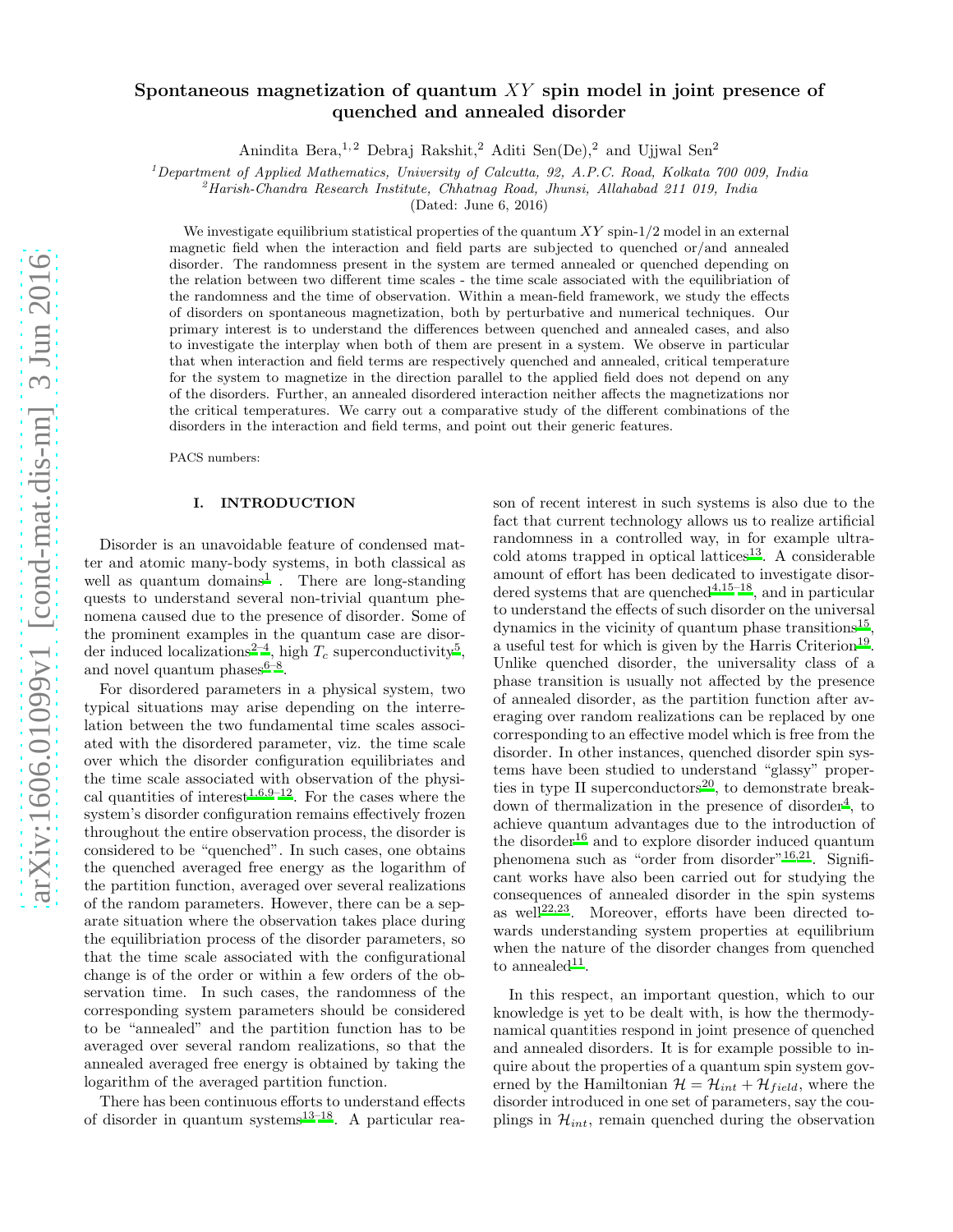process, while the equilibriating time scales of another set, say the field parameters in  $\mathcal{H}_{field}$ , is of same or near order as the observation time scale, so that the latter colection forms an annealed set of parameters. The main focus of this paper is to study the equilibrium properties, such as magnetization and critical temperatures, of such systems, and compare between them and with systems having only quenched or only annealed disorder or systems devoid of disorder.

Spontaneous magnetization in higher-dimensional quantum XY model in presence of an unidirectional quenched random field has been considered with a lot of interest in recent times. It has been shown that spontaneous magnetization perishes when a small random magnetic field with appropriate symmetry is introduced in the  $XY$  spin systems<sup>[17](#page-8-11)[,24](#page-8-12)[,25](#page-8-13)</sup>. However, it persists in absence of the appropriate symmetry of the external random field[18](#page-8-2)[,26](#page-8-14). Interestingly, it has been shown that a uniaxial random field may help the system to mag-netize even in two-dimension<sup>[18](#page-8-2)[,27](#page-8-15)</sup>. Recently, mean-field approach<sup>[28](#page-8-16)[,29](#page-8-17)</sup> has been adapted to look into the aspects of spontaneous magnetizations and critical scalings in quenched disordered spin models<sup>[26](#page-8-14)</sup>.

In this work, we investigate spontaneous magnetization subjected to random interaction or/and random external field in disordered quantum spin- $1/2$  XY models, with a mean-field approximation. The interaction is annealed disordered or quenched disordered or ordered. The transverse magnetic field is again chosen from these three options. We compare between systems having all the nine possible combinations of interaction and field with respect to their disorder. Presence of randomness in the interaction strength preserves isotropic symmetry of the system, while a small random field, even with zero mean, breaks the same and the system magnetizes in either parallel or perpendicular direction to the applied random field. We derive analytical expressions for the critical temperatures and near-critical magnetizations for all the cases. Our analysis reveals, for example, that annealed disorder present in the interaction term does not have any effect on the system's spontaneous magnetization and the corresponding critical temperature, irrespective of the presence or absence of quenched or annealed disorder in the field. However, annealed disorder considered in the field term affects the transverse magnetization while keeping the magnetization parallel to the applied field unaltered. Quenched randomness always causes the magnetizations to shrink in value, whether or not there is an accompanying annealed disorder in another parameter of the system. However, we find that there can be situations where the critical temperature is not affected by the presence of quenched disorder.

The rest of the paper is arranged as follows. In Sec. [II,](#page-1-0) we present a general recapitulation of the mechanism for obtaining the annealed and the quenched averaged values of physical observables. In Sec. [III,](#page-2-0) we introduce the system and its mean field treatment. We also discuss about the various situations depending on the nature of

the disorder parameters and the segment of the Hamiltonian in which the disorder is located. In Sec. [IV,](#page-3-0) we present a detailed analysis for a quantum spin-1/2 model in joint presence of quenched and annealed disorders. Section [V](#page-6-0) tabulates the analytical expressions for the critical temperatures and scalings of the magnetizations near the critical points for the different types of disorder in the quantum spin-1/2 model. We conclude in Sec. [VI.](#page-7-7)

# <span id="page-1-0"></span>II. ANNEALED AND QUENCHED DISORDER

In this section, we briefly discuss the mechanism for computing the annealed and quenched averaged values of the observables. As mentioned earlier, the distinction between quenched and annealed disorder is determined by relative comparison of two different time scales of the physical system under consideration, viz. the relaxation time associated with the equilibriation of the disorders, say  $\tau_1$ , and the time necessary for the required observation on the system, say  $\tau_2$ . For the cases where  $\tau_1$  is of same or near order of magnitude of  $\tau_2$ , the statistical properties of the system at equilibrium is obtained via annealed averaging, which is calculated by averaging of the partition function,  $Z$ , over several random realizations. The free energy for systems with the annealed disorder is given as  $\mathcal{F} = -(1/\beta) \ln \langle \mathcal{Z} \rangle$ , where  $\beta = 1/(\kappa_B \mathcal{T})$  with  $\kappa_B$  being the Boltzmann constant and  $\mathcal T$  being the absolute temperature. Here, and in the rest of the paper the notation  $\langle . \rangle$  shall imply an average of the argument over the relevant disorder degrees of freedom. However, if  $\tau_1 \gg \tau_2$ , i.e., the impurities remain trapped in random but fixed positions during the observation time, the statistical properties of the system at equilibrium is obtained via quenched averaging. In case of quenched averaging, the logarithm of the partition function, instead of the partition function itself, is averaged over several random realizations. The free energy in presence of the quenched disorder is given by  $\mathcal{F} = -(1/\beta)\langle \ln \mathcal{Z} \rangle$ . Let us note here that for both types of disorders as well as for the ordered systems, the observation time is assumed to be much longer than the relaxation of the spin degrees of freedom.

Let us consider a general Hamiltonian  $\mathcal{H}$  =  $\mathcal{H}(\{a_i\}, \{q_i\}),$  where  $\{a_i\}$  and  $\{q_i\}$  are two sets of system parameters that are respectively annealed and quenched disordered. We introduce the functional partition function  $\mathcal{Z}(\{a_i\}, \{q_i\}, \{\lambda_k\})$  =  $\text{Tr}\left[e^{-\beta\big\{\mathcal{H}(\{a_i\},\{q_j\})+\sum_k\lambda_k\mathcal{A}_k\big\}}\right]$ , where the term  $\sum_{k} \lambda_k \mathcal{A}_k$  is an auxiliary function. The auxiliary function is used later for obtaining the expectation values of the operator  $A_i$  by taking derivatives with respect to  $\lambda_i$  at  $\lambda_k = 0 \ \forall k$ , where  $\mathcal Z$  has been implicitly assumed to be a differentiable function of the  $\lambda_k$ 's. The functional free energy,  $F$ , after performing configurational averaging over the two types of disorder, reads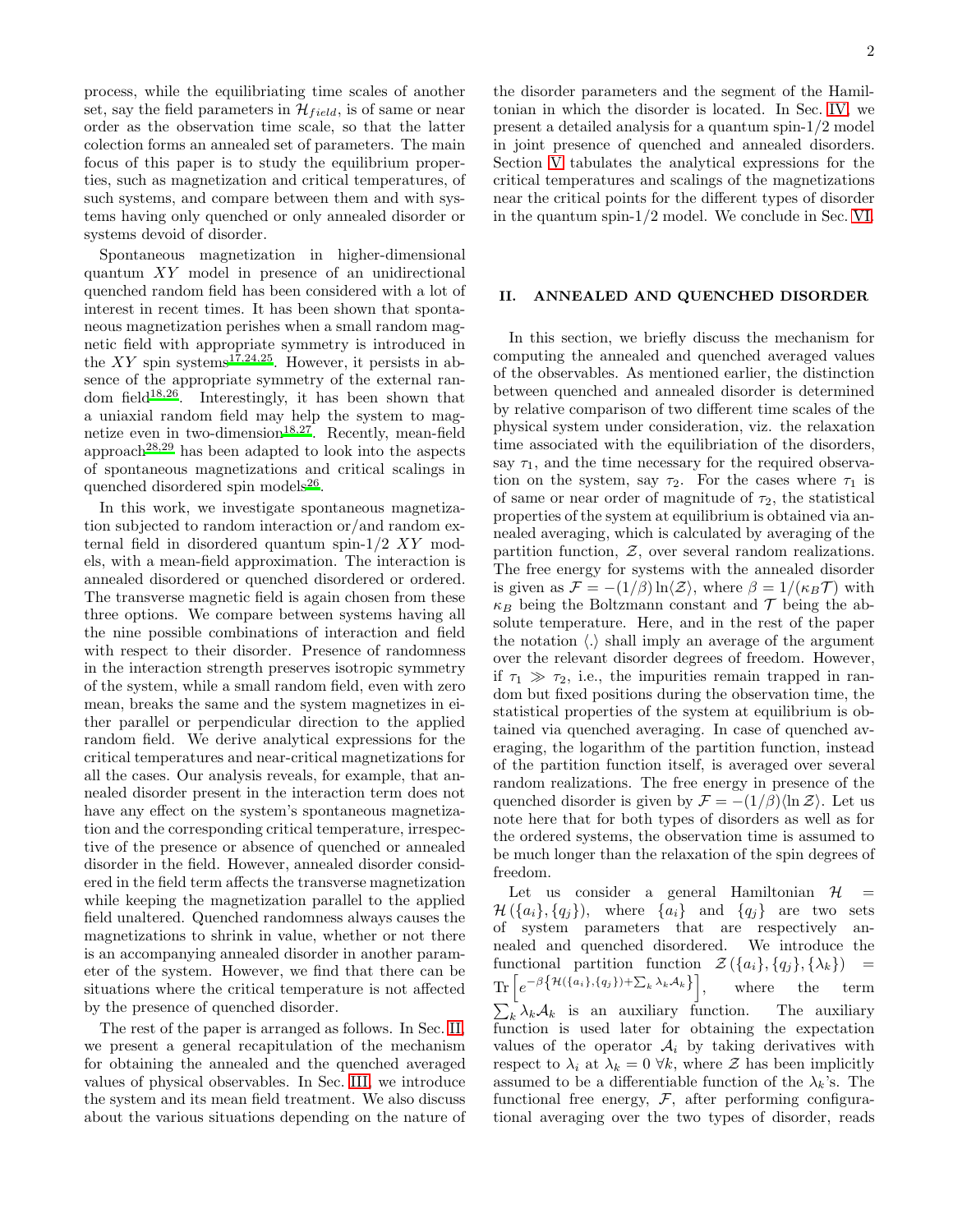$$
\mathcal{F}(\{\lambda_k\}) = -\frac{1}{\beta} \int \prod_j dq_j \mathcal{P}_j(q_j) \ln \left\{ \int \prod_i da_i \mathcal{P}_i(a_i) \mathcal{Z}(\{a_i\}, \{q_j\}, \{\lambda_k\}) \right\},\tag{1}
$$

Г

where  $P_i(a_i)$  and  $P_i(q_i)$  represents the probability density functions of the annealed and quenched parameters, respectively. The thermodynamic average of the observable  $A_k$ , averaged also over the disorder degrees of freedom, can finally be obtained as  $\partial \mathcal{F}/\partial \lambda_k|_{\lambda_i=0}$ ∀*i*.

# <span id="page-2-0"></span>III. SYSTEM HAMILTONIAN AND MEAN FIELD TREATMENT

We investigate the isotropic quantum XY spin model in an external magnetic field with disorder in the interaction part or in the field part or in both, within a mean-field approximation. We are primarily interested in drawing a comparative analysis on the effect of disorder on spontaneous magnetization and their scalings near the critical point as a function of temperature, with different possible combinations of disorder. For example, a possible combination is quenched disorder in the coupling terms and annealed disorder in the field terms. In this section, we introduce the system and its mean-field treatment.

The general form of the Hamiltonian of the ferromagnetic quantum XY model in presence of disorder in both the interaction and the coupling parts is given by  $\mathcal{H}_{XY}(\tilde{\eta}_{ij},\eta_i) = \mathcal{H}_{int}(\tilde{\eta}_{ij}) + \mathcal{H}_{ext}(\eta_i)$ , where

$$
\mathcal{H}_{int}(\tilde{\eta}_{ij}) = -\sum_{(i,j)\in S} (\mathcal{J}' + \tilde{\epsilon}\tilde{\eta}_{ij}) [\sigma_x^i \sigma_x^j + \sigma_y^i \sigma_y^j],
$$
  

$$
\mathcal{H}_{ext}(\eta_i) = -\epsilon \sum_{i=1}^N \eta_i \sigma_y^i.
$$
 (2)

Here the coupling constant  $\mathcal{J}' > 0$ . The indices, i and j, denote the sites of an arbitrary d-dimensional lattice and  $\sigma_i^{\alpha}, \alpha = x, y$ , are the Pauli matrices at the *i*<sup>th</sup> site. N is the total number of spins. The set  $S$  denotes a subset of the set of all (unordered) pairs of lattice sites. Both  $\tilde{\epsilon}$  and  $\epsilon$  are non-negative parameters, namely the dimension of energy, that quantify the strengths of the corresponding random parameters. The unidirectional random field is chosen to be directed along the y-axis.  $\tilde{\eta}_{ij}$  and  $\eta_i$  are independent and identically distributed (dimensionless) Gaussian random variables with zero mean and variance f. The constant f is a dimensionless quantity that depends on the Hamiltonian and the lattice on which it is defined. We shall discuss further about it in the next paragraph.

In the mean-field approach, we approximate the interaction term by  $-\sum_{(i,j)\in S}(\mathcal{J}' + \tilde{\epsilon}\tilde{\eta}_{ij})(m_x\sigma_x^i + m_y\sigma_y^i),$ where  $m_x$  and  $m_y$  are the spins as well as disorder averaged magentizations of the system at absolute temperature  $\mathcal{T}$ .  $m_x$  and  $m_y$  are therefore mean-field variables to be obtained from the self-consistency equations of the mean-field theory. The interaction term can be further rewritten as  $-\sum_{i=1}^{N}(\mathcal{J}+\tilde{\epsilon}\tilde{\eta}_i)(m_x\sigma_x^i+m_y\sigma_y^i)$ , where  $\mathcal{J} = \mathcal{J}'f$  and  $\tilde{\eta}_i$  are Gaussian random variables with zero mean and unit variance. Note therefore that  $f$  is the number of different  $j$ 's for a given  $i$  in the set  $S$ . For nearest-neighbour interactions in one-dimension,  $f = 1$ , while for the same in the two dimensional square lattice,  $f = 2$ . Hence, within the mean-field approximation, the Hamiltonian,  $\mathcal{H}_{XY}$ , can be written as

<span id="page-2-1"></span>
$$
\mathcal{H}_{XY}(\tilde{\eta}, \eta) = -(\mathcal{J} + \tilde{\epsilon}\tilde{\eta})(m_x \sigma_x + m_y \sigma_y) - \epsilon \eta \sigma_y. \tag{3}
$$

Note that in Eq. [\(3\)](#page-2-1), the Hamiltonian corresponding to the ordered system can be obtained by simply setting  $\tilde{\epsilon} = \epsilon = 0$ . The quantities  $\tilde{\epsilon}$  and  $\epsilon$  are chosen to be small compared to  $\mathcal{J}$ . The functional partition function of the system in the canonical equilibrium state at absolute temperature  $\mathcal T$  is given by

$$
\mathcal{Z}\left(\tilde{\eta},\eta,\{\lambda_k\}\right) = \text{Tr}\left[e^{-\beta \{\mathcal{H}_{XY}(\tilde{\eta},\eta) + \sum_k \lambda_k \mathcal{A}_k\}}\right].\tag{4}
$$

Note that for the cases, where disorder is present in either the interaction part or the field part, the functional partition function reduces to  $\mathcal{Z}(\tilde{\eta}, \{\lambda_k\})$   $[\mathcal{Z}(\eta, \{\lambda_k\})]$  for  $\epsilon = 0$   $[\tilde{\epsilon} = 0].$ 

Now let us consider three different categories:

Category  $(i)$ : Both the interaction as well as the field terms are annealed disordered, or any of them is so, while the other is ordered.

Category  $(ii)$ : Both the interaction and the field terms are quenched disordered, or any one of them is so, while the other is ordered.

Category  $(iii)$ : The interaction and field terms are respectively quenched and annealed disordered or vice-versa.

As mentioned earlier, for the cases within the first category, the free energy is obtained by performing a disorder average over the partition function, whereas for the cases within the second category, the free energy is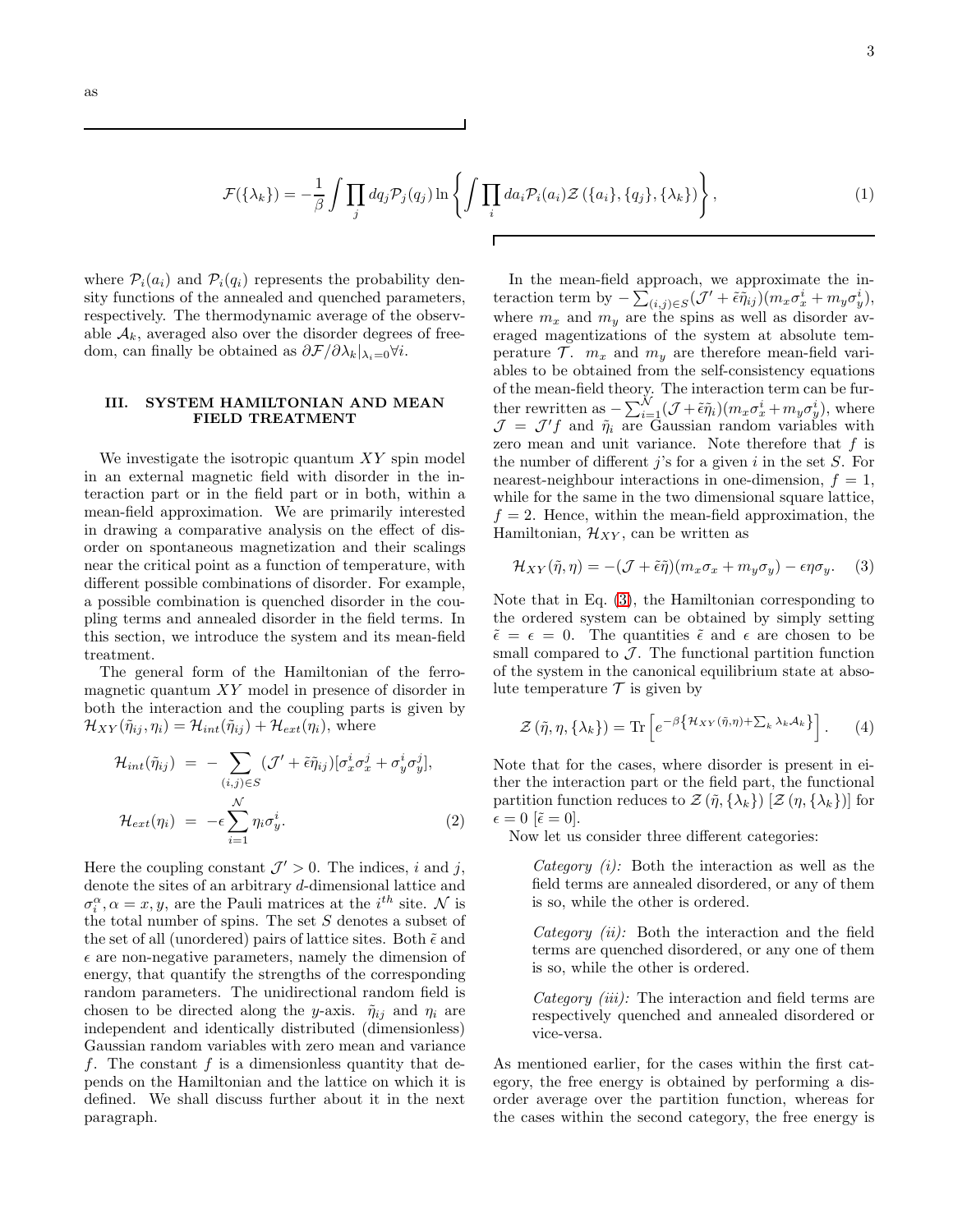obtained by performing a disorder average over the logarithm of the partition function. For the cases within the third category, first a configurational averaging of the partition function over the annealed parameters for fixed realization of quenched randomness is performed. This is followed by quenched averaging of the logarithm of the annealed averaged partition function in order to

obtain the final result. As an example, let us consider a quantum spin magnetic system in presence of quenched randomness in the parameter associated with the interaction part,  $\langle \tilde{\eta} \rangle$ , and annealed randomness in the parameter associated with the field part  $\langle \eta \rangle$ . The functional free energy for this case is obtained as

<span id="page-3-1"></span>
$$
\mathcal{F}(\{\lambda_k\}) = -\frac{1}{\beta(2\pi\sqrt{\Delta\tilde{\Delta}})} \int_{-\infty}^{\infty} d\eta \ e^{-\frac{\eta^2}{2\Delta}} \ln\left\{ \int_{-\infty}^{\infty} d\tilde{\eta} \ e^{-\frac{\tilde{\eta}^2}{2\Delta}} \operatorname{Tr}\left[e^{-\beta\left\{\mathcal{H}_{XY}(\tilde{\eta},\eta)+\sum_k \lambda_k \mathcal{A}_k\right\}}\right] \right\},\tag{5}
$$

where  $\tilde{\eta}$  and  $\eta$  are assumed to be independent Gaussian random variables with vanishing mean and standard deviations  $\Delta$  and  $\Delta$  respectively. For convenience, we alternatively represent Eq. [\(5\)](#page-3-1) as

$$
\mathcal{F}(\{\lambda_k\}) = -\frac{1}{\beta} \left\langle \ln \left\langle \text{Tr} \left[ e^{-\beta \left\{ \mathcal{H}_{XY}(\tilde{\eta}, \eta) + \sum_k \lambda_k \mathcal{A}_k \right\}} \right] \right\rangle_{\eta} \right\rangle_{\tilde{\eta}}.
$$
\n(6)

We shall assume that the disordered parameters are drawn from independent Gaussian distributions with zero mean and unit variance. In the following section, we present a detailed analysis of the spontaneous magnetization and critical scalings of the quantum spin-1/2 spin model for this representative case.

## <span id="page-3-0"></span>IV. QUANTUM XY SPIN-1/2 MODEL IN JOINT PRESENCE OF QUENCHED AND ANNEALED DISORDER

We now investigate the behavior of spontaneous magnetizations of the isotropic quantum spin-1/2 XY model in the presence of both quenched and annealed disorders. This corresponds to the category (iii) of the preceding section. Our system Hamiltonian is given by Eq. [\(3\)](#page-2-1). The field and interaction parts are subjected to annealed and quenched disorders, respectively. Starting from Eq. [\(5\)](#page-3-1) and following straightforward algebraic steps, the components of magnetization along the  $x$ - and  $y$ -axes can be obtained by solving for common zeros of the following pair of functions:

<span id="page-3-2"></span>
$$
f_x^{\tilde{\epsilon},\epsilon}(\vec{m}) = \left\langle \left[ \left\langle \cosh(\beta k) \right\rangle_{\eta} \right]^{-1} \left\langle m_x(\mathcal{J} + \tilde{\epsilon}\tilde{\eta})\sinh(\beta k) / k \right\rangle_{\eta} \right\rangle_{\tilde{\eta}} - m_x, \tag{7}
$$

and

<span id="page-3-3"></span>
$$
f_{y}^{\tilde{\epsilon},\epsilon}(\vec{m}) = \left\langle \left[ \left\langle \cosh(\beta k) \right\rangle_{\eta} \right]^{-1} \left\langle [m_{y} \left( \mathcal{J} + \tilde{\epsilon}\tilde{\eta} \right) + \epsilon\eta \right] \sinh(\beta k) / k \right\rangle_{\eta} \right\rangle_{\tilde{\eta}} - m_{y},\tag{8}
$$

where  $k = \sqrt{[m_x (\mathcal{J} + \tilde{\epsilon}\tilde{\eta})]^2 + [m_y (\mathcal{J} + \tilde{\epsilon}\tilde{\eta}) + \epsilon \eta]^2}$  and  $\vec{m} = (m_x, m_y)$ . We perform a perturbative analysis for solving the coupled set of equations formed by equating the functions  $f_x^{\tilde{\epsilon}, \epsilon}$  and  $f_y^{\tilde{\epsilon}, \epsilon}$  to zero. The perturbative approach helps us to derive the exact analytical expressions for the near-critical temperature and scaling of magneti-

zation. Moreover, we carry out numerical analysis, which helps us to look into effects of disorder in the system properties as functions of temperature, in near-critical as well as far-from-critical regimes.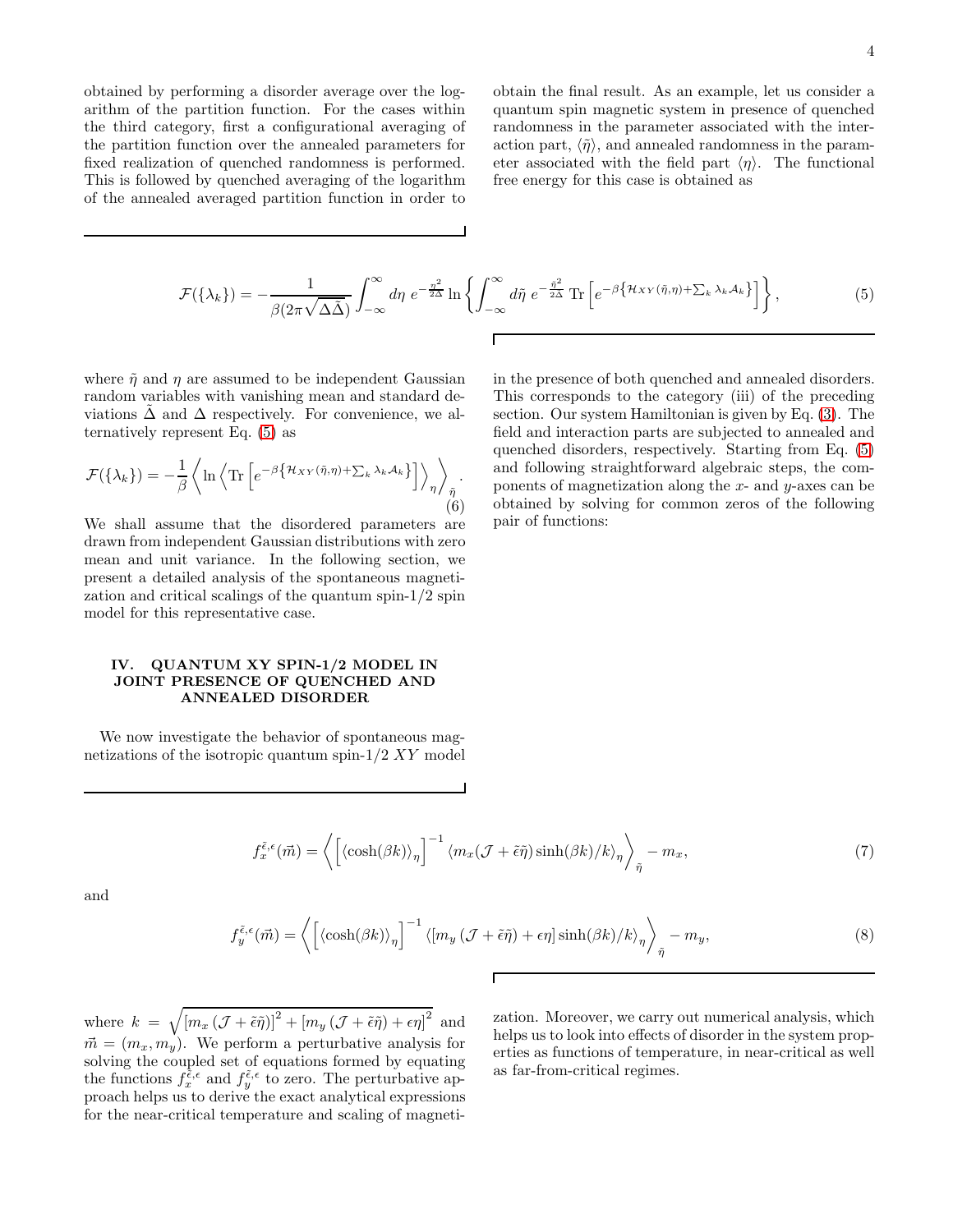### A. Critical point and scaling of magnetization near criticality

When strengths of the random parameters are small, it turns out that perturbative analyses yield a great deal of insight about the system's behavior. Such analyses, in particular, provide quantitative values of critical temperatures and near-critical scalings of magnetization. Bivariate Taylor series expansions of Eqs. [\(7\)](#page-3-2) and [\(8\)](#page-3-3) around  $\epsilon/\mathcal{J}$  and  $\tilde{\epsilon}/\mathcal{J}$  at  $\epsilon = 0$  and  $\tilde{\epsilon} = 0$  give the leading order behaviors of  $f_x^{\tilde{\epsilon},\epsilon}(\vec{m})$  and  $f_y^{\tilde{\epsilon},\epsilon}(\vec{m})$  as

<span id="page-4-0"></span>
$$
f_x^{\tilde{\epsilon},\epsilon}(\vec{m}) = a_x + \frac{1}{2}\mathcal{J}^2 b_x \left(\frac{\tilde{\epsilon}}{\mathcal{J}}\right)^2 + \frac{1}{2}\mathcal{J}^2 c_x \left(\frac{\epsilon}{\mathcal{J}}\right)^2 + \cdots, (9)
$$

and

<span id="page-4-1"></span>
$$
f_y^{\tilde{\epsilon},\epsilon}(\vec{m}) = a_y + \frac{1}{2}\mathcal{J}^2 b_y \left(\frac{\tilde{\epsilon}}{\mathcal{J}}\right)^2 + \frac{1}{2}\mathcal{J}^2 c_y \left(\frac{\epsilon}{\mathcal{J}}\right)^2 + \cdots,
$$
\n(10)

where

$$
a_x = \frac{m_x}{m} \tanh[\beta \mathcal{J}m] - m_x,\tag{11}
$$

$$
a_y = \frac{m_y}{m} \tanh[\beta \mathcal{J}m] - m_y,\tag{12}
$$

$$
b_x = \frac{-2\beta^2 m_x m \tanh[\beta \mathcal{J}m]}{\cosh[\beta \mathcal{J}m]^2},\tag{13}
$$

$$
b_y = \frac{-2\beta^2 m_y m \tanh[\beta \mathcal{J}m]}{\cosh[\beta \mathcal{J}m]^2},\tag{14}
$$

$$
c_x = \frac{m_x m_y^2}{\mathcal{J}m^4} \left[ \frac{3 \tanh[\beta \mathcal{J}m]}{\mathcal{J}m} + \beta (\tanh[\beta \mathcal{J}m]^2 - 3) \right] + \frac{m_x}{\mathcal{J}m^2} \left[ \frac{\beta}{\cosh[\beta \mathcal{J}m]^2} - \frac{\tanh[\beta \mathcal{J}m]}{\mathcal{J}m} \right],\tag{15}
$$

Г

$$
c_y = \frac{m_x^2 m_y}{\mathcal{J}m^4} \left[ -\frac{3 \tanh[\beta \mathcal{J}m]}{\mathcal{J}m} + \beta (3 - \tanh[\beta \mathcal{J}m]^2) \right],\tag{16}
$$



<span id="page-4-2"></span>FIG. 1: (Color online.) Contour plot showing directions of magnetization in presence of the disorder. Zero contour lines corresponding to  $f_x^{\tilde{\epsilon},\epsilon}(\vec{m})$  and  $f_y^{\tilde{\epsilon},\epsilon}(\vec{m})$  in Eqs. [\(9\)](#page-4-0) [solid-red] and [\(10\)](#page-4-1) [dotted-blue] for  $\epsilon/\mathcal{J} = 0.2$ ,  $\tilde{\epsilon}/\mathcal{J} = 0.05$ , and  $\mathcal{J}\beta = 2$ , as functions of  $m_x$  and  $m_y$ . All quantities are dimensionless.

The ordered system with vanishing  $\tilde{\epsilon}$  and  $\epsilon$  has a continuous (circular) symmetry, which implies that magnetization behaves uniformly in all possible directions. The continuous symmetry of the system is broken in presence of the unidirectional annealed disorder. The possible directions of magnetizations can be deduced forth-

with via a contour analysis<sup>[26](#page-8-14)</sup>. This is done by identifying the zero-contour lines corresponding to the functions  $f_{x}^{\tilde{\epsilon},\epsilon}(\vec{m})$  and  $f_{y}^{\tilde{\epsilon},\epsilon}(\vec{m})$  (see Eqs. [\(9\)](#page-4-0) and [\(10\)](#page-4-1)), and the intersection points of the lines are solutions of the magnetization. See Fig. [1.](#page-4-2) Contour analysis suggest two possible solutions: The system magnetizes either in the transverse direction of the external annealed field , i.e.,  $m_x \neq 0, m_y = 0$  (case I) or in the parallel direction of the random field, i.e.,  $m_x = 0, m_y \neq 0$  (case II). By setting  $\vec{m} = (m \cos[\phi], m \sin[\phi]),$  the transverse and the parallel magnetization correspond to  $\phi = 0$  and  $\pi/2$  respectively. For ease of reference, we will henceforth use  $m_{\perp}$  for  $m_x$  $(m_{\parallel}$  for  $m_y)$  to refer to the transverse (parallel) magnetization.

In order to derive the expressions for the critical temperature and the scalings of the magnetizations near criticality, we perform another round of Taylor expansions in Eqs. [\(9\)](#page-4-0) and [\(10\)](#page-4-1) around  $m = 0$ . The leading order behavior of the functions  $f_x^{\tilde{\epsilon}, \epsilon}(\vec{m})$  and  $f_y^{\tilde{\epsilon}, \epsilon}(\vec{m})$  for small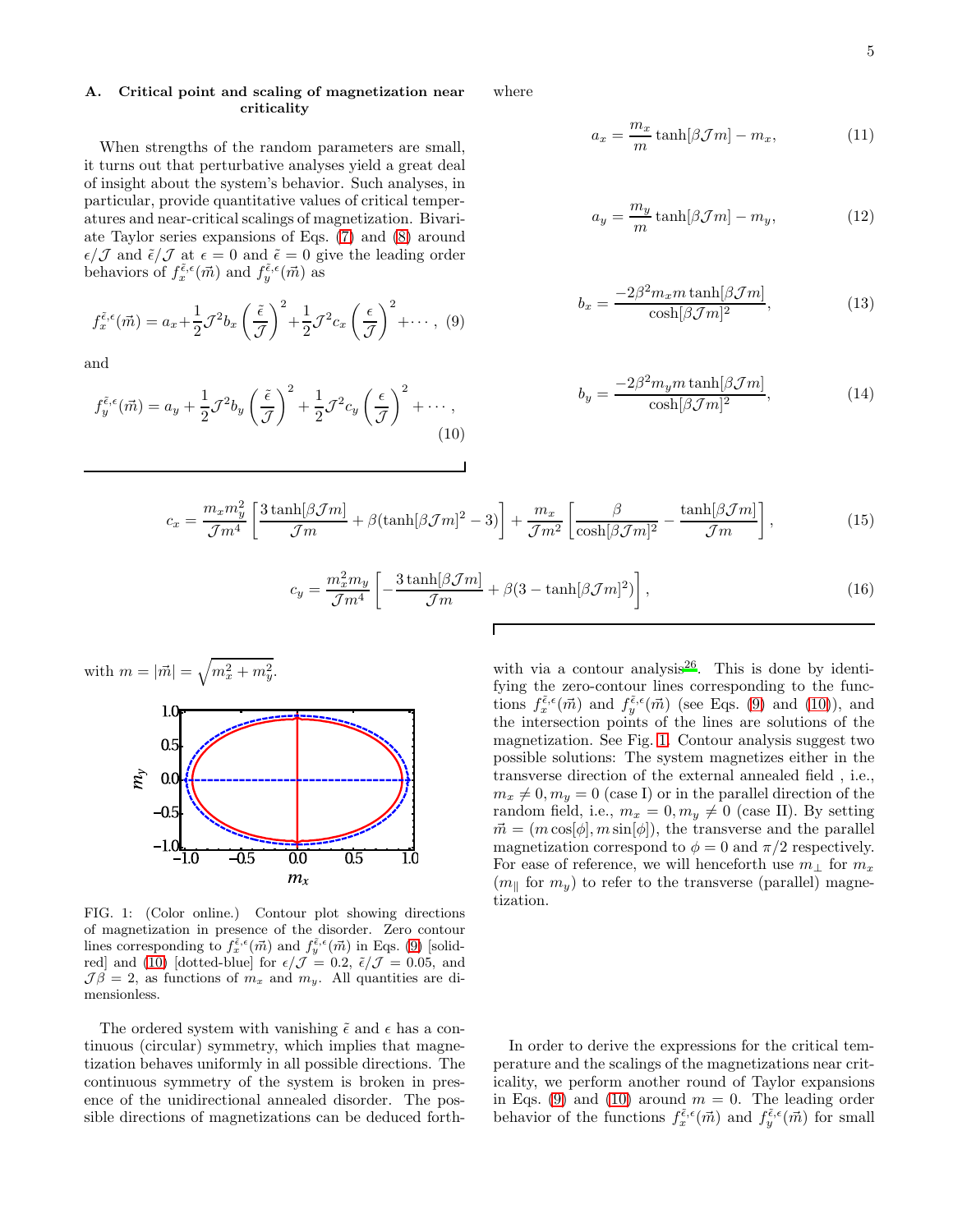$m$  are given by

<span id="page-5-0"></span>
$$
f_x^{\tilde{\epsilon},\epsilon}(\vec{m}) = \left[ -1 + \mathcal{J}\left(\beta - \frac{\epsilon^2 \beta^3}{3}\right) \right] m \cos[\phi] +
$$
  

$$
\frac{1}{3!} \left[ \frac{2}{5} \mathcal{J}\beta^3 (\mathcal{J}^2(-5 + 4\epsilon^2 \beta^2) - 15\tilde{\epsilon}^2) \right] m^3 \cos[\phi]^3 + O(m^5)
$$
(17)

and

<span id="page-5-1"></span>
$$
f_{\tilde{y}}^{\tilde{\epsilon},\epsilon}(\vec{m}) = (-1 + \mathcal{J}\beta)m\sin[\phi] +
$$

$$
\frac{1}{3!}\left[-2J\beta^3\left(J^2 + 3\tilde{\epsilon}^2\right)\right]m^3\sin[\phi]^3 + O(m^5). \qquad (18)
$$

Now as discussed earlier in context of the contour analysis, the allowed values of  $\phi$  are 0 (case I) and  $\pi/2$  (case II). For transverse magnetization,  $\phi = 0$  and  $f_{y}^{\tilde{\epsilon}, \epsilon}(\vec{m})$  vanishes identically. Eq. [\(17\)](#page-5-0) leads us to

<span id="page-5-2"></span>
$$
m_{\perp} = \pm \sqrt{5} \sqrt{\frac{3(\mathcal{J}\beta - 1) - \mathcal{J}\epsilon^2 \beta^3}{\mathcal{J}\beta^3 [\mathcal{J}^2 (5 - 4\epsilon^2 \beta^2) + 15\tilde{\epsilon}^2]}}.
$$
 (19)

The system magnetizes in the perpendicular direction only below a certain critical temperature. This can be obtained by setting  $m_{\perp} = 0$ , whence the critical temperature is given by

$$
\beta_{c,\perp} = \frac{1}{\mathcal{J}} + \frac{\epsilon^2}{3\mathcal{J}^3}.
$$
\n(20)

Similarly, the parallel magnetization can be obtained by setting  $\phi = \pi/2$  in Eqs. [\(17\)](#page-5-0) and [\(18\)](#page-5-1). For this case, the expression in Eq. [\(17\)](#page-5-0) vanishes identically, and by equating the expression in Eq. [\(18\)](#page-5-1) to zero, we obtain

$$
m_{\parallel} = \pm \sqrt{3} \sqrt{\frac{\mathcal{J}\beta - 1}{\mathcal{J}\beta^3 (\mathcal{J}^2 + 3\tilde{\epsilon}^2)}}.
$$
 (21)

Setting  $m_{\parallel} = 0$ , we find the critical temperature to be given by

<span id="page-5-3"></span>
$$
\beta_{c,\parallel} = \frac{1}{\mathcal{J}}.\tag{22}
$$

Note that from the set of Eqs.  $(19) - (22)$  $(19) - (22)$ , one can recover the results for the ordered system by setting  $\tilde{\epsilon} = 0$  and  $\epsilon = 0$ . We find that for case being studied in this section, i.e., for a system with quenched randomness in the interaction term and annealed randomness in the field term, both parallel and transverse magnetizations survive the onslaught of the defects in the system as modelled by the disordered parameters in the Hamiltonian. Interestingly, the critical temperatures are not affected by the presence of the quenched disorder (in the interaction terms). Moreover, the annealed randomness in the field terms does not influence the parallel critical temperature, although it lowers the transverse critical temperature. Our analysis also reveals that both transverse and parallel magnetizations are lowered in magnitude compared to



<span id="page-5-4"></span>FIG. 2: (Color online.) Spontaneous transverse magnetization in the joint presence of quenched and annealed disorder. The plot shows numerical results for transverse magnetization in presence of annealed disorder in the field term and quenched disorder in the interaction term, and is compared to the same in the pure system. Blue pluses correspond to the magnetization of the pure system and red circles correspond to the transverse magnetization in presence of annealed disorder in the field term and quenched disorder in the interaction term, obtained by solving for roots of Eqs. [\(7\)](#page-3-2) and [\(8\)](#page-3-3) with  $\epsilon/\mathcal{J} = 0.1$  and  $\tilde{\epsilon}/\mathcal{J} = 0.15$ . All quantities are dimensionless. The vertical axis represents the transverse magnetization for the disordered case, and the magnetization in the pure case.

the ordered system due to the presence of quenched disorder. However, it is only the transverse magnetization on which the annealed randomness has an impact, and the effect is to reduce the magnetization, while the parallel magnetization remains unfazed in presence of the annealed disorder in the field term.

#### B. Away from critical point

Away from the critical point, the perturbative approach fails. We numerically find out the roots of the coupled set of equations, obtained by setting the expres-sions in Eqs. [\(7\)](#page-3-2) and [\(8\)](#page-3-3) equal to zero, i.e.,  $f_x^{\tilde{\epsilon},\epsilon}(\vec{m}) = 0$ and  $f_{y}^{\tilde{\epsilon},\epsilon}(\vec{m})=0$ . We perform the configurational averaging for 8000 random realizations for each type of disorder, viz.,  $\eta$  and  $\tilde{\eta}$ . As predicted by the perturbative approach, the numerical simulations also indicate two possible directions of magnetization – the system can either magnetize along the transverse direction of the external annealed disordered field or it can magnetize in the direction parallel to it.

In Fig. [2,](#page-5-4) we show the results obtained from numerical analysis for the transverse magnetization, i.e.,  $m_{\perp}$  is nonzero and  $m_{\parallel} = 0$  for  $\epsilon/\mathcal{J} = 0.1$  and  $\tilde{\epsilon}/\mathcal{J} = 0.15$ . At high temperature (above the critical temperature), the system does not magnetize. For  $\beta > \beta_{c,\perp}$ , the system magnetizes in the direction which is tranverse to the applied random field. For the ordered system, the critical temperature corresponds to  $J\beta = 1$ . The spontaneous magnetization persists in the presence of disorder, albeit with a reduced critical temperature. The behavior of parallel magnetization,  $m_{\parallel}$ , obtained from the numerical simulations also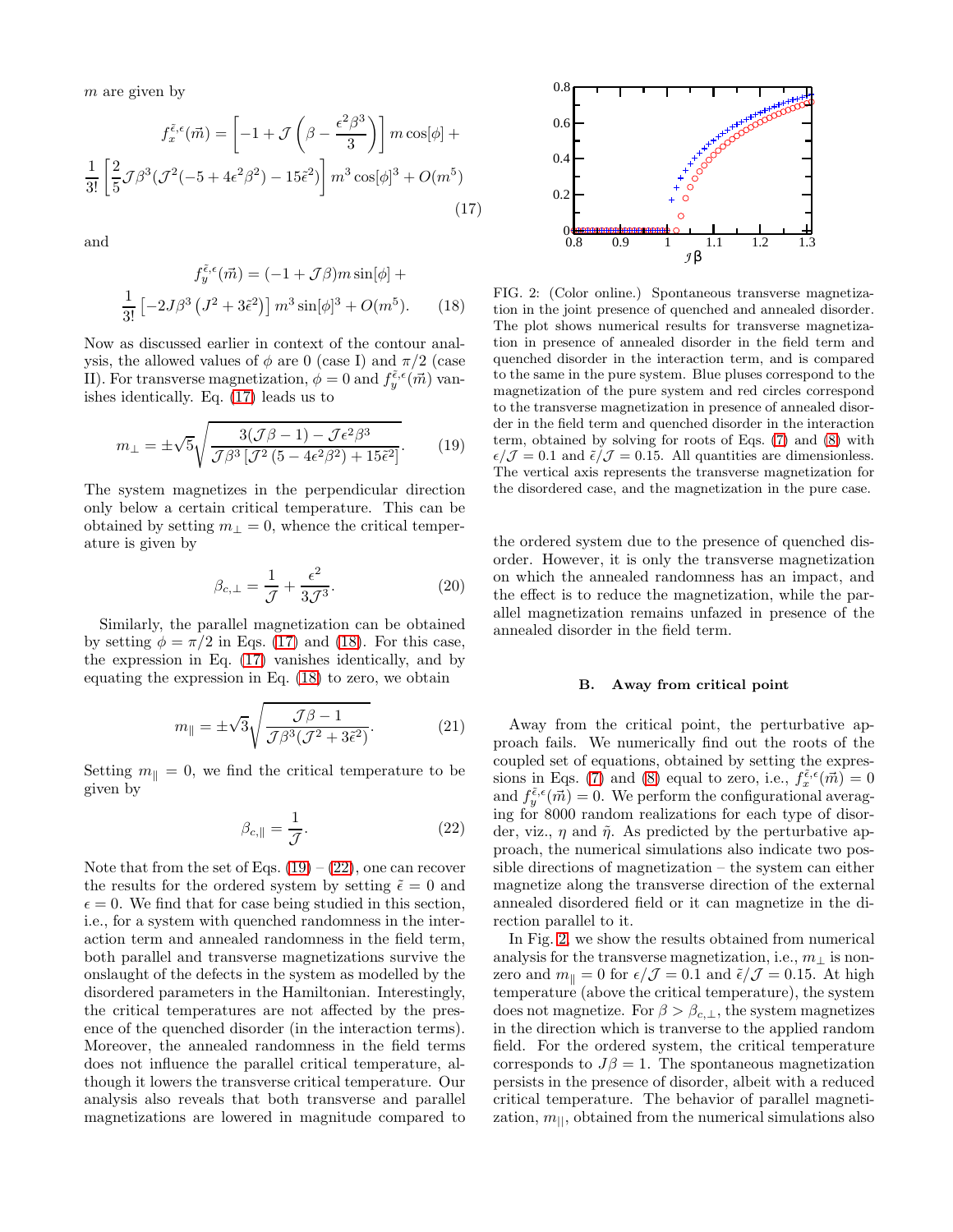confirms the trends from the perturbative derivations.

# <span id="page-6-0"></span>V. OTHER COMBINATIONS OF QUENCHED AND ANNEALED DISORDERS

To perform comparative studies between different kinds of disordered systems, we shall now adopt similar techniques as in the preceding section. Let us now consider all possible combinations of the three categories as mentioned in Sec. [III,](#page-2-0) obtained by considering different types of disorders in the interaction and the field terms of the Hamiltonian in Eq. [\(3\)](#page-2-1). One of these cases has already been discussed in the last section. We summarize our results in Table 1 that considers all such possible

combinations and also includes cases where disorder is absent. We introduce the following notations for convenience:  $\langle \eta \rangle_a$   $(\langle \tilde{\eta} \rangle_a)$  implies that the disorder in the field (interaction) term is annealed. Moreover, the same symbol also denotes the mean of the corressponding annealed distribution. On the other hand,  $\langle \eta \rangle_q$   $(\langle \tilde{\eta} \rangle_q)$  implies that the disorder in the field (interaction) term is quenched, and the same symbol also denotes the mean of the corresponding quenched distribution. The variances of the distributions of all the disordered random variables are taken to be unity. We also use following shorthand notation:  $a_1 = \mathcal{J}\beta - 1$ ,  $a_2 = 3(1 - \mathcal{J}\beta) + \mathcal{J}\epsilon^2\beta^3$ ,  $a_3 = 1 - \mathcal{J}\beta + \mathcal{J}\beta^3 \epsilon^2$ ,  $b_1 = -5 + 4\epsilon^2\beta^2$ ,  $b_2 = 4\epsilon^2\beta^2 - 1$ ,  $b_3 = \mathcal{J}^2 + 3\tilde{\epsilon}^2.$ 

|                | Case interaction term field term     |                              | $m_\perp$                                                                                               | $m_{\parallel}$                                                                           | $\beta_{c, \perp}$                                        | $\beta_{c,\parallel}$                                  |
|----------------|--------------------------------------|------------------------------|---------------------------------------------------------------------------------------------------------|-------------------------------------------------------------------------------------------|-----------------------------------------------------------|--------------------------------------------------------|
| 1              | $\tilde{\eta}=0$                     | $\eta = 0$                   | $\pm\sqrt{3}$ <sub>1</sub><br>$\frac{a_1}{\mathcal{J}^3\beta^3}$                                        | $\pm\sqrt{3}$<br>$\frac{a_1}{\mathcal{J}^3\beta^3}$                                       | $\frac{1}{\mathcal{I}}$                                   | $\frac{1}{\mathcal{J}}$                                |
| $\mathfrak{D}$ | $\langle \tilde{\eta} \rangle_a = 0$ | $\eta = 0$                   | $\pm\sqrt{3}$<br>$\frac{a_1}{\mathcal{I}^3\beta^3}$                                                     | $\pm\sqrt{3}$<br>$\frac{a_1}{\mathcal{J}^3\beta^3}$                                       | $\frac{1}{7}$                                             | $\frac{1}{\sqrt{2}}$                                   |
| 3              | $\tilde{\eta}=0$                     | $\langle \eta \rangle_a = 0$ | $\pm\sqrt{5}\sqrt{\frac{a_2}{b_1\mathcal{J}^3\beta^3}}$                                                 | $\pm\sqrt{3}$<br>$\frac{a_1}{\mathcal{J}^3\beta^3}$                                       | $\frac{1}{7}+\frac{\epsilon^2}{3.7^3}$                    | $\frac{1}{7}$                                          |
| 4              | $\langle \tilde{\eta} \rangle_a = 0$ | $\langle \eta \rangle_a = 0$ | $\pm\sqrt{5}\sqrt{\frac{a_2}{b_1\mathcal{J}^3\beta^3}}$                                                 | $\pm\sqrt{3}$<br>$\frac{a_1}{\mathcal{J}^3\beta^3}$                                       | $rac{1}{\mathcal{J}}+\frac{\epsilon^2}{3\mathcal{J}^3}$   | $\frac{1}{\mathcal{J}}$                                |
| 5              | $\langle \tilde{\eta} \rangle_q = 0$ | $\eta = 0$                   | $\pm\sqrt{3}$<br>$\frac{a_1}{b_3 \mathcal{J} \beta^3}$                                                  | $\pm\sqrt{3}\sqrt{3}$<br>$\frac{a_1}{b_3 \mathcal{J} \beta^3}$                            | $\frac{1}{\mathcal{I}}$                                   | $\frac{1}{\mathcal{I}}$                                |
| 6              | $\tilde{\eta}=0$                     | $\langle \eta \rangle_q = 0$ | $\pm\sqrt{5}\sqrt{\frac{a_2}{b_1\mathcal{J}^3\beta^3}}$                                                 | $\pm\sqrt{3}\sqrt{\frac{a_3}{b_2\mathcal{J}^3\beta^3}}$                                   | $\frac{1}{\mathcal{I}}+\frac{\epsilon^2}{3\mathcal{I}^3}$ | $rac{1}{\mathcal{J}}+\frac{\epsilon^2}{\mathcal{J}^3}$ |
| $\overline{7}$ | $\langle \tilde{\eta} \rangle_q = 0$ | $\langle \eta \rangle_q = 0$ | $\pm\sqrt{5}$<br>$\frac{a_2}{\mathcal{J}\beta^3[b_1\mathcal{J}^2-15\tilde{\epsilon}^2]}$                | $\pm\sqrt{3}$ .<br>$\frac{a_3}{\mathcal{J}\beta^3(b_2\mathcal{J}^2-3\tilde{\epsilon}^2)}$ | $\frac{1}{\mathcal{J}}+\frac{\epsilon^2}{3\mathcal{J}^3}$ | $rac{1}{\mathcal{J}}+\frac{\epsilon^2}{\mathcal{J}^3}$ |
| 8              | $\langle \tilde{\eta} \rangle_a = 0$ | $\langle \eta \rangle_q = 0$ | $\pm\sqrt{5}\sqrt{\frac{a_2}{b_1\mathcal{J}^3\beta^3}}$                                                 | $\pm\sqrt{3}$ <sub>1</sub> /<br>$\frac{a_3}{b_2 \mathcal{J}^3 \beta^3}$                   | $\frac{1}{\mathcal{J}}+\frac{\epsilon^2}{3\mathcal{J}^3}$ | $rac{1}{\mathcal{J}}+\frac{\epsilon^2}{\mathcal{J}^3}$ |
| 9              | $\langle \tilde{\eta} \rangle_q = 0$ | $\langle \eta \rangle_a = 0$ | $\pm\sqrt{5}$ <sub>1</sub> /<br>$\frac{a_2}{\mathcal{J}\beta^3[b_1\mathcal{J}^2-15\tilde{\epsilon}^2]}$ | $\pm\sqrt{3}$ ./<br>$\frac{a_1}{b_3 \mathcal{J} \beta^3}$                                 | $\frac{1}{\mathcal{I}}+\frac{\epsilon^2}{3\mathcal{I}^3}$ | $\frac{1}{\mathcal{J}}$                                |

TABLE I: A comparison of the magnetizations and the critical temperatures for the different combinations of disorders.  $m_\perp$  and  $m_\parallel$  denotes, respectively, the magnetizations tranverse and parallel to the applied random field.  $\beta_{c,\perp}$  and  $\beta_{c,\parallel}$  are proportional to the inverse of the critical temperatures in the transverse and parallel directions respectively.

Here we briefly describe the results summarized in Table I. Case 1 corresponds to the case when the system is free from any kind of disorder. The isotropic quantum XY model in absence of any external field manifests a spontaneous magnetization which has a continuous circular symmetry. The spontaneous magnetization occurs below a critical temperature constrained by the condition  $\beta = 1/\mathcal{J}$ .

Let us now discuss the cases that belong to category  $(i)$ , as described in Sec. [III.](#page-2-0) As expected, the system retains its circular symmetry in presence of an annealed disorder in the interaction part (case 2). Surprisingly, the presence of an annealed disorder in the interaction part neither disturbs the magnitude of the magnetization nor does it shift the critical temperature. However, when the clean system is subjected to an annealed randomness, only in the field term (case 3), the situation

changes. The circular symmetry of the system is broken and the system now possesses magnetization in the direction either parallel or transverse to the applied field. Although the magnitude of the parallel magnetization,  $m_{\parallel}$ , and corresponding critical temperature,  $(\kappa_B \beta_{c,\parallel})^{-1}$ , remain unaltered due to this annealed field, the magnitude of  $m_1$  as well as the corresponding critical temperature are lowered compared to the ordered system. We find that the results in case 4, where annealed disorder is present both in the interaction and the field terms, are identical with those of case 3. This is intuitively understandable from our analyses in cases 1 and 2, where the presence of an annealed disorder in the interaction term has no efect on the magnetizations and critical temperatures of the system in the mean field limit.

Let us now look into the cases that belongs to category  $(ii)$  of Sec. [III.](#page-2-0) Case 5 represents the situation when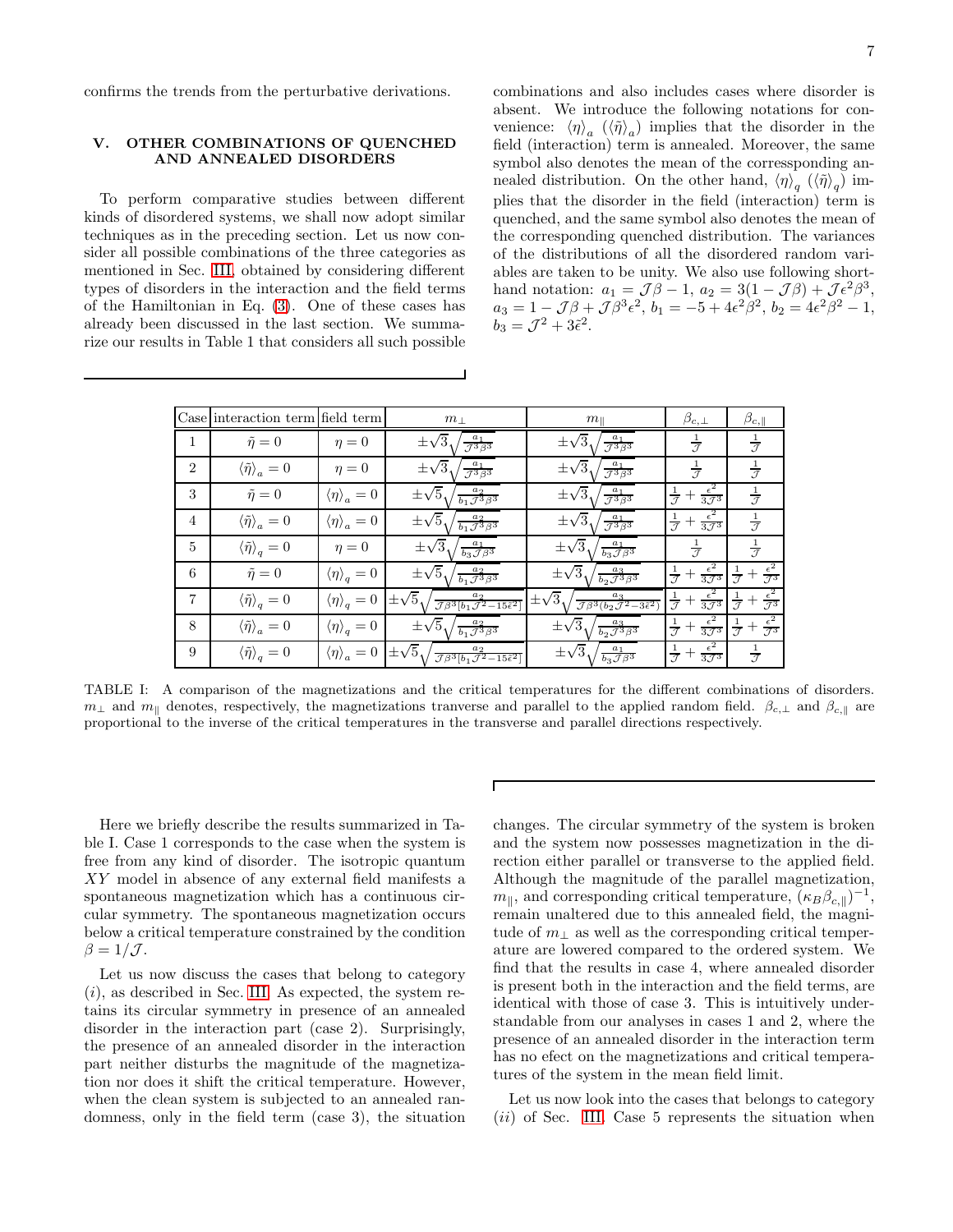there is quenched randomness in the interaction term. The system preserves continuous symmetry of the spontaneous magnetizations, the critical temperature remains unaltered. However, the magnetization gets affected and shrinks in magnitude. For the case where interaction is ordered but the field is quenched disordered (case 6), the continuous symmetry is broken, the system exhibits transverse and parallel magnetizations, albeit with a lowered value compared to the magnetization in the clean system and requires lower temperatures to magnetize. Interestingly the effect of disorder is more pronounced in the parallel direction than in the transverse direction. Finally, we find that the behaviour of the system with quenched randomness in both interaction and field parts (case 7) is qualitatively similar to the previous case.

Finally, we consider the cases in category *(iii)* of Sec. [III.](#page-2-0) For the cases in this category, annealed and quenched disorders are both introduced in the system – one in the interaction term and another in the field term. One of such scenarios (case 9) was considered at length in Sec[.IV.](#page-3-0) The other one is case 8. Consistent with what we have seen in previous cases, the annealed disordered interaction does not have any effect on the magnetizations and the critical temperatures. Any disorder effect in this case is only due to the quenched disorder present in the field term. Therefore, the perturbative formulae in this case are identical with case 6, where there was no disorder present in the interaction term.

#### <span id="page-7-7"></span>VI. CONCLUSIONS

In summary, this work examines quantum spin- $1/2$ XY models with continuous and broken continuous isotropic symmetries within the mean field framework, and investigates the effect on spontaneous magnetization due to the presence of disorders in external field or/and in the couplings. The disorders we consider can be annealed or quenched in nature.

A combined approach of perturbative analysis and numerical simulation have been adopted for characterizing the spontaneous magnetization in the systems. We derive exact analytical expressions, within a perturbative approach, for the critical temperatures and near-critical scalings of magnetization corresponding to the various combinations of the disorders, and carry out a comparative study. The results obtained within the perturbative theory is found to match with those obtained from the numerical simulations. We find that spontaneous magnetization persists in the presence of randomness in these models. The ordered system and the disordered systems with randomness only in couplings exhibit magnetization for all possible orientations due to the continuous circular symmetry. The circular symmetry breaks down in presence of an infinitesimal unidirectional disordered field. In presence of the random field, which can be annealed or quenched, the system exhibits magnetization for two selective orientations – parallel or transverse to the external field. Interestingly, annealed disorder present in the interaction term does not have any effect on the critical temperatures as well as the magnetizations of the system. However, an annealed random field perturbs the transverse magnetization although the parallel magnetization remains unaltered. Unlike the annealed one, presence of quenched disorder always shrinks the value of magnetization in the system, which is proportional to the square of the disorder strength in the perturbative analyses. A key focus has been on systems that exhibit a joint presence of annealed and quenched disorders, and we discuss the corresponding effect on spontaneous magnetization and its critical temperature.

#### Acknowledgments

A.B. acknowledges the support of the Department of Science and Technology (DST), Government of India, through the award of an INSPIRE fellowship.

- <span id="page-7-0"></span> $<sup>1</sup>$  K. Binder and A. P. Young, Rev. Mod. Phys. 58, 801</sup> (1986); D. Belitz, T. R. Kirkpatrick, and T. Vojta, *ibid.* 77, 579 (2005); A. Das and B. K. Chakrabarti, *ibid.* 80, 1061 (2008); H. Alloul, J. Bobroff, M. Gabay, and P. J. Hirschfeld, *ibid.* 81, 45 (2009).
- <span id="page-7-1"></span><sup>2</sup> P. W. Anderson, *Basic Notions of Condensed Matter Physics* (Westview Press, Colorado, 1984); P. A. Lee and T. V. Ramakrishnan, Rev. Mod. Phys. 57, 287 (1985); R. Zallen, *The physics of amorphous solids* (Wiley, New York, 1998).
- <sup>3</sup> P. W. Anderson, Phys. Rev. 109, 1492 (1958); E. Abrahams, P. W. Anderson, D. C. Licciardello, and T. V. Ramakrishnan, Phys. Rev. Lett. 42, 673 (1979).
- <span id="page-7-2"></span> $4$  A. Pal and D. A. Huse, Phys. Rev. B 82, 174411 (2010); M. Znidaric, T. Prosen, and P. Prelovsek, Phys. Rev. B 77, 064426 (2008); E. Canovi, D. Rossini, R. Fazio, G. E. Santoro, and A. Silva, Phys. Rev. B 83, 094431 (2011); J.

H. Bardarson, F. Pollmann, and J. E. Moore, Phys. Rev. Lett. 109, 017202 (2012); J. Eisert, M. Friesdorf, and C. Gogolin, Nat. Phys. 11, 124 (2015).

- <span id="page-7-3"></span><sup>5</sup> A. Auerbach, *Interacting electrons and Quantum magnetism* (Springer, New York, 1994).
- <span id="page-7-4"></span><sup>6</sup> D. Chowdhury, *Spin Glasses and other Frustrated Systems* (Wiley, New York, 1986); M. Mezard, G. Parisi, and M. A. Virasoro, *Spin Glass Theory and Beyond* (World Scientific, Singapore, 1987).
- 7 S. Sachdev, *Quantum Phase Transitions* (Cambridge University Press, Cambridge, 1999).
- <span id="page-7-5"></span><sup>8</sup> Z. Yao, K. P. C. da Costa, M. Kiselev, and N. Prokof'ev, Phys. Rev. Lett.  $112$ ,  $225301$  (2014); J. P. Á.  $\tilde{Z}$ uniga and N. Laflorencie, *ibid.* 111, 160403 (2013).
- <span id="page-7-6"></span><sup>9</sup> L.F. Cugliandolo, *Disordered systems*, Lecture notes, (Cargese, 2011); S. G. Abaimov, *Statistical Physics of Non-Thermal Phase Transitions*, (Springer, 2015).